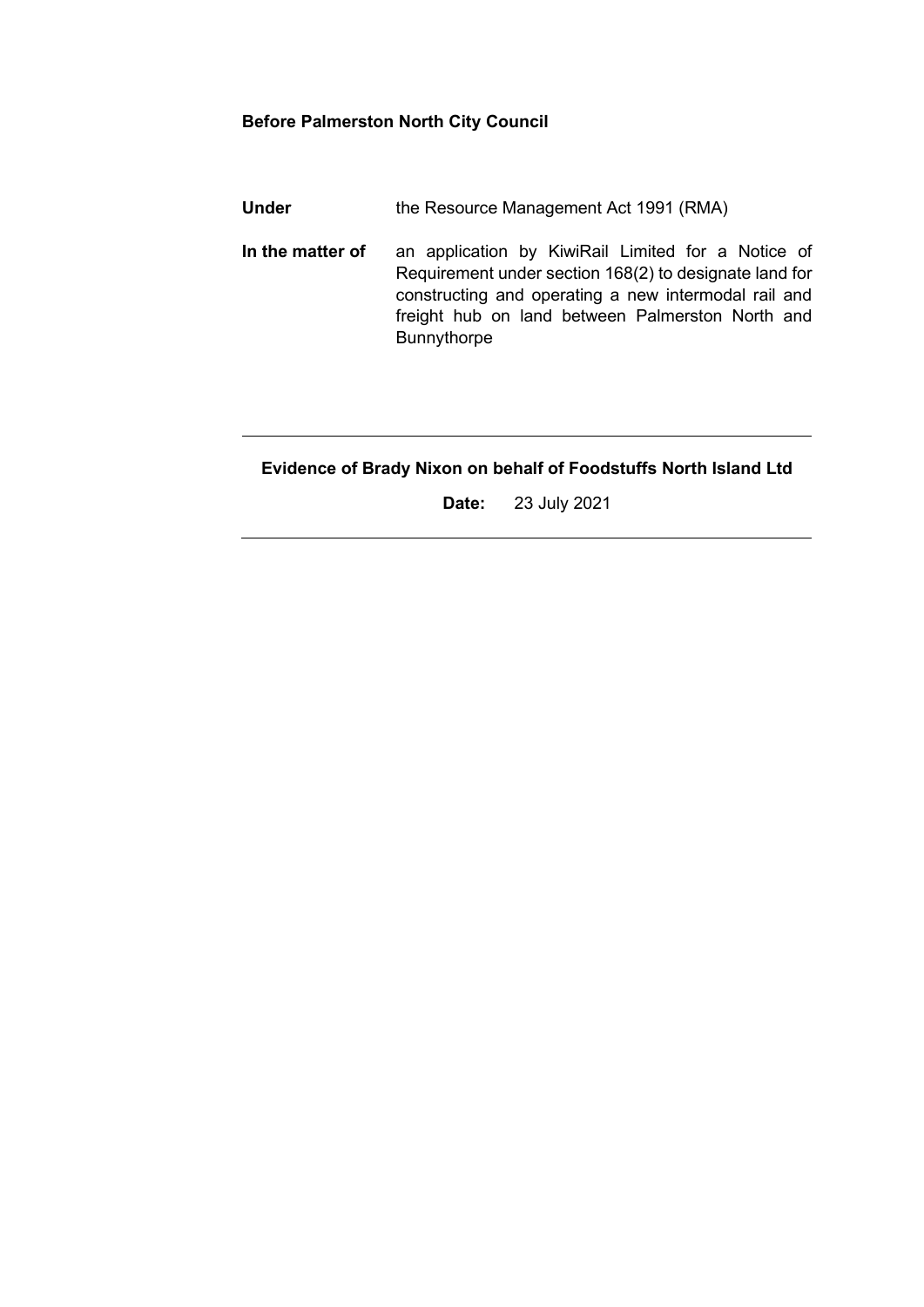### **INTRODUCTION**

- 1 My name is Brady Nixon, I am a development manager for Foodstuffs North Island Limited ("**FSNI**").
- 2 My evidence is given in support of FSNI's submission on KiwiRail Limited ("**KiwiRail**") for a Notice of Requirement ("**NOR**") for a Regional Freight Hub on land between Palmerston North and Bunnythorpe.
- 3 I am familiar FSNI's property that is directly affected by the NOR and am authorised to give this evidence on behalf of FSNI.

## **SCOPE OF EVIDENCE**

- 4 My evidence focuses on the impact of the NOR on FSNI's property and operations.
- 5 In my evidence I will discuss the following:
	- (a) FSNI's landholdings and operational context;
	- (b) FSNI's concerns on the operational impacts of the NOR; and
	- (c) Applicability of the use of a NOR by KiwiRail for commercial activities that do not fall within the scope of the KiwiRail designation.
- 6 My evidence should be read in conjunction with evidence prepared by traffic engineering expert, Mr Michael Nixon.

# **FSNI'S LANDHOLDIING AND OPERATIONAL CONTEXT**

7 Foodstuffs is New Zealand's largest grocery retailer with 330 stores across the North Island and serving over 2.7 million New Zealanders every week. To deliver the scale and efficiency to these customers, FSNI operates a fleet of more than 300 trucks, with five distribution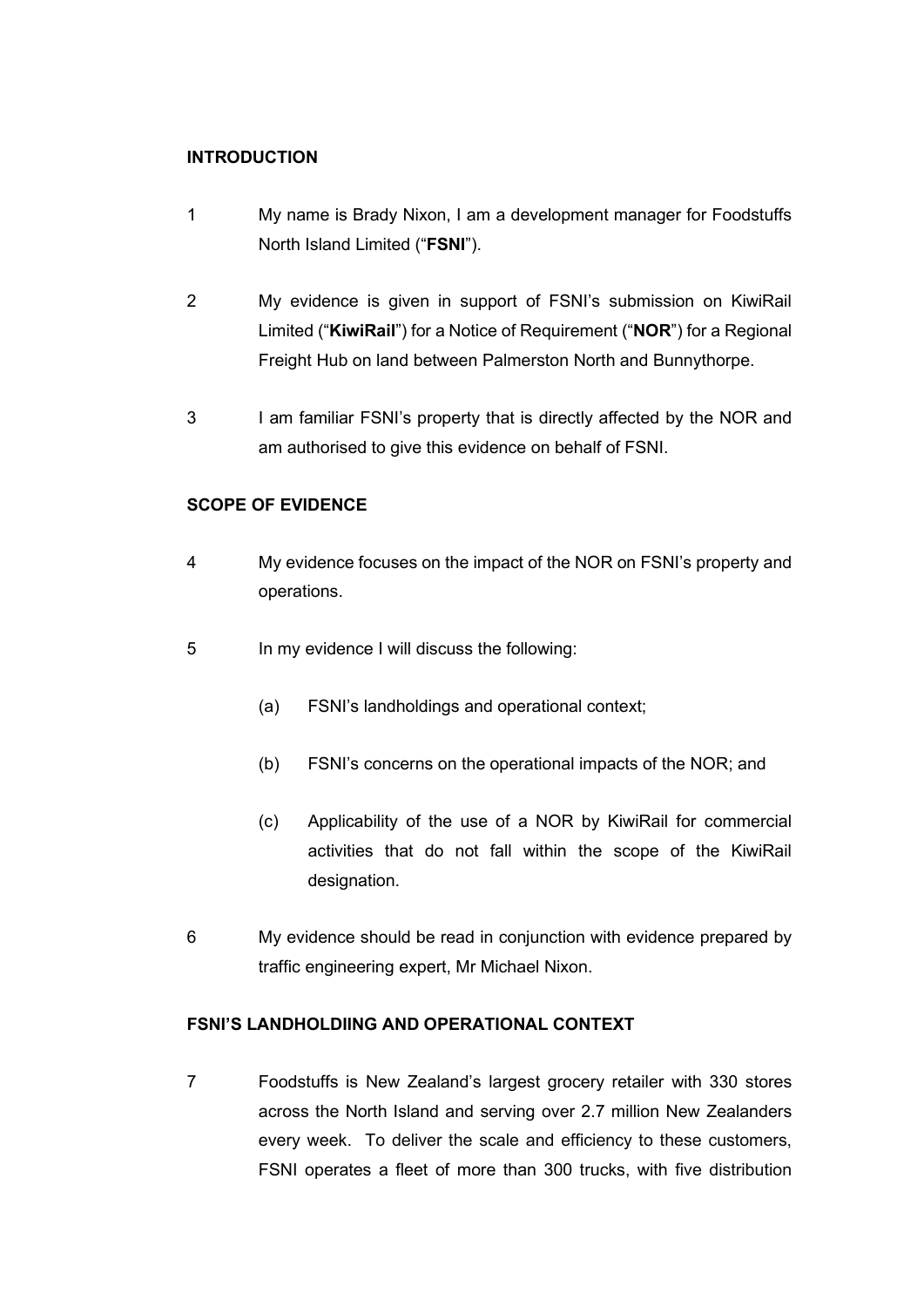centres across Auckland and Palmerston North and four transport depots in Whangarei, Hastings, New Plymouth, and Wellington. Supermarket are classified as an essential service by the Government therefore FSNI supermarkets and the supply chain is able to remain fully operational during Covid-19 lockdowns.

8 FSNI owns and operate their Roberts Line Distribution Centre ("**RLDC**") which services the central and lower North Island in terms of deliveries of stock and produce to FSNI operated supermarkets, being Pak'nSave, New World and Four Square. The RLDC is located at 703 Roberts Line (Lot 1 DP 384898) and adjoins 2 Alderson Drive (LOT 31 DP 446858) which is also owned by FSNI (see Figure 1 below). It is anticipated that future growth of the RLDC will utilise 2 Alderson Drive and the grassed area to the north of the existing warehousing.



**Figure 1:** FSNI 19.71ha of landholdings outlined in red with future growth area shaded blue

9 The RLDC has frontages to Roberts Line, Richardsons Line and Railway Road. Presently fleet trucks and employee's vehicles access/egress from Roberts Line however this is subject to potential change with any future expansion of the RLDC. At its peak, 80-120 truck movements currently occur to/from the site in a 24-hour period.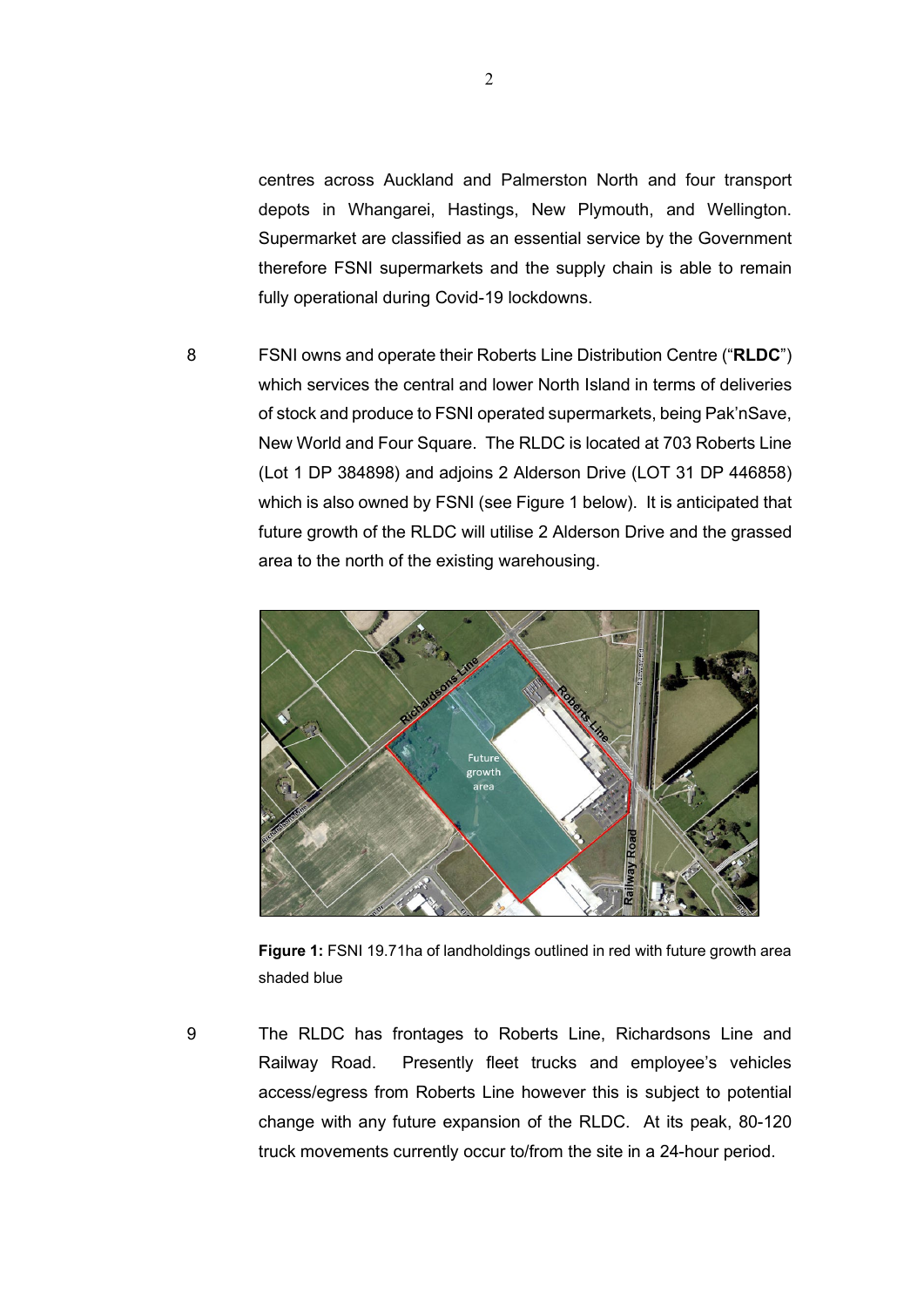#### **KIWIRAIL'S PROPOSED NOR**

- 10 Being an immediately adjoining landowner to the NOR, the main issue of contention for FSNI is that the works/activities proposed as part of the NOR do not create issues whereby the fundamental operation of the RLDC, being the movement of stock to and from the site, is in any way restricted or compromised.
- 11 FSNI is concerned that the NOR's effects as outlined by its traffic engineering expert, as it is likely to compromise the efficient functioning of the RLDC. It is critical that the FSNI is part of any conversation regarding the redevelopment of roading in the area and portions of their landholdings that may be subject to the NOR. Presently there is insufficient information in the application material provided to give FSNI assurances that construction or operational traffic effects from the NOR will not adversely impact operations at the RLDC now and in the future. This is also a view affirmed in the technical evidence by the Council's traffic expert, Ms Harriet Fraser.
- 12 To the best of my knowledge, KiwiRail have only undertaken brief meeting with FSNI and these discussions did not progress to specific engagement with FSNI directly on the issues. FSNI was hoping for a more comprehensive and integrated solution for both parties and continues to be open to engagement and to act in the best interests of the community it serves. However, resolution of these critical issues through direct engagement with KiwiRail is by no means guaranteed. FSNI seeks a more concrete commitment to addressing its concerns with the NOR, as I believe is appropriate and available to the Commissioners under the RMA.
- 13 The traffic engineering expert for FSNI has outlined the effects of the NOR on the RLDC from their specialist perspective. I will not repeat all of these effects. I only highlight here that the RLDC is an important FSNI regional asset, which FSNI seeks to use to the fullest extent now and in the future. The NOR may permanently hinder FSNI from fully